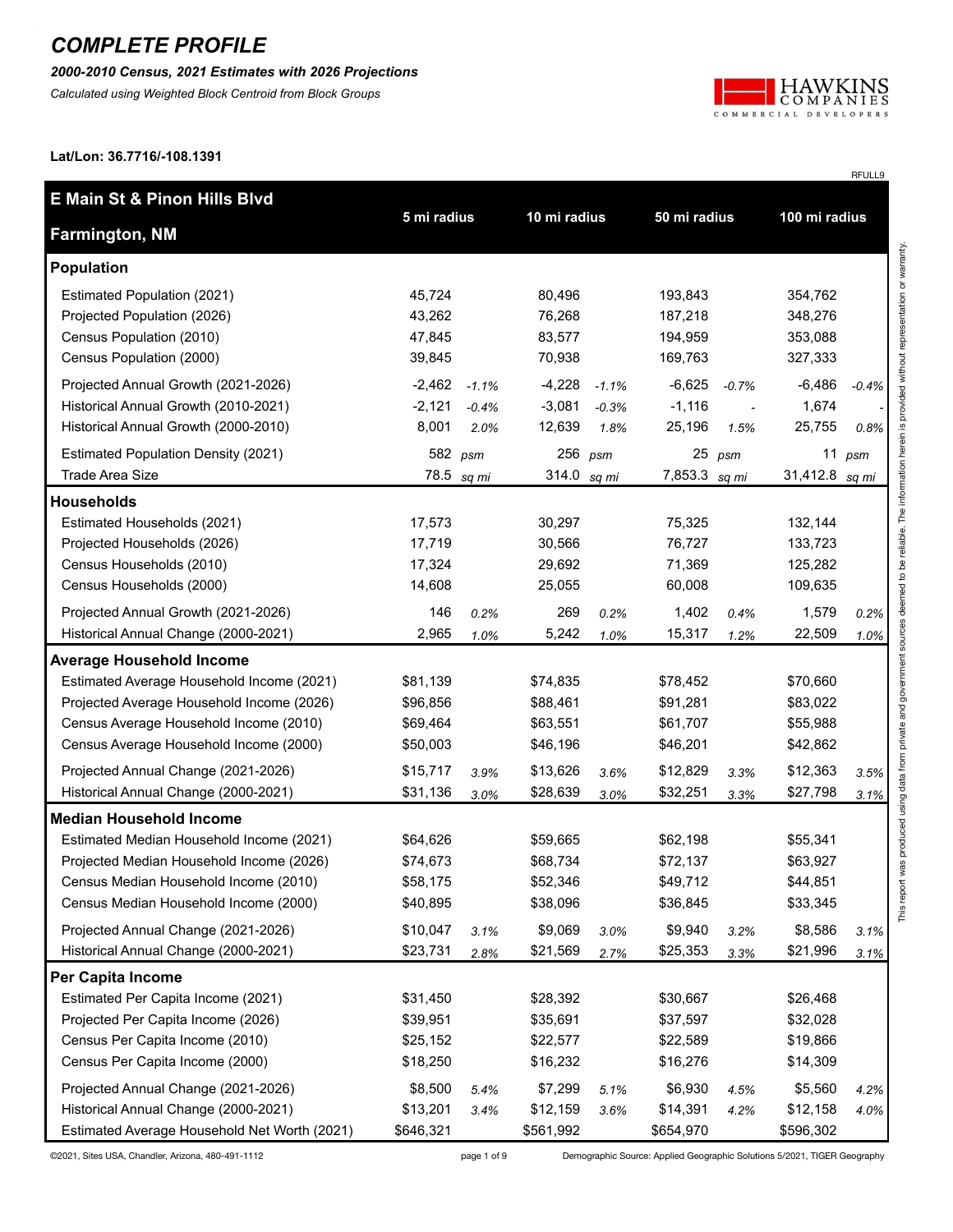#### *2000-2010 Census, 2021 Estimates with 2026 Projections*

*Calculated using Weighted Block Centroid from Block Groups*



RFULL9

**Lat/Lon: 36.7716/-108.1391**

| <b>E Main St &amp; Pinon Hills Blvd</b>       |             |                          |              |         |              |       |               |       |
|-----------------------------------------------|-------------|--------------------------|--------------|---------|--------------|-------|---------------|-------|
| <b>Farmington, NM</b>                         | 5 mi radius |                          | 10 mi radius |         | 50 mi radius |       | 100 mi radius |       |
| <b>Race and Ethnicity</b>                     |             |                          |              |         |              |       |               |       |
| Total Population (2021)                       | 45,724      |                          | 80,496       |         | 193,843      |       | 354,762       |       |
| White (2021)                                  | 27,771      | 60.7%                    | 47,127       | 58.5%   | 118,149      | 61.0% | 171,200       | 48.3% |
| Black or African American (2021)              | 578         | 1.3%                     | 931          | 1.2%    | 1,737        | 0.9%  | 2,831         | 0.8%  |
| American Indian or Alaska Native (2021)       | 5,931       | 13.0%                    | 11,470       | 14.2%   | 28,815       | 14.9% | 77,548        | 21.9% |
| Asian (2021)                                  | 428         | 0.9%                     | 631          | 0.8%    | 1,412        | 0.7%  | 2,836         | 0.8%  |
| Hawaiian or Pacific Islander (2021)           | 27          | $\overline{\phantom{a}}$ | 41           | $\sim$  | 90           |       | 144           |       |
| Other Race (2021)                             | 7,396       | 16.2%                    | 13,484       | 16.8%   | 21,645       | 11.2% | 39,788        | 11.2% |
| Two or More Races (2021)                      | 3,593       | 7.9%                     | 6,811        | 8.5%    | 21,996       | 11.3% | 60,415        | 17.0% |
| Population < 18 (2021)                        | 11,330      | 24.8%                    | 20,540       | 25.5%   | 44,908       | 23.2% | 86,234        | 24.3% |
| White Not Hispanic                            | 3,920       | 34.6%                    | 6,521        | 31.7%   | 16,442       | 36.6% | 23,647        | 27.4% |
| <b>Black or African American</b>              | 153         | 1.4%                     | 252          | 1.2%    | 488          | 1.1%  | 788           | 0.9%  |
| Asian                                         | 93          | 0.8%                     | 151          | 0.7%    | 319          | 0.7%  | 609           | 0.7%  |
| Other Race Not Hispanic                       | 3,424       | 30.2%                    | 6,553        | 31.9%   | 15,844       | 35.3% | 42,835        | 49.7% |
| Hispanic                                      | 3,740       | 33.0%                    | 7,063        | 34.4%   | 11,815       | 26.3% | 18,355        | 21.3% |
| Not Hispanic or Latino Population (2021)      | 34,483      | 75.4%                    | 59,680       | 74.1%   | 158,091      | 81.6% | 298,769       | 84.2% |
| Not Hispanic White                            | 24,249      | 70.3%                    | 40,192       | 67.3%   | 105,068      | 66.5% | 151,006       | 50.5% |
| Not Hispanic Black or African American        | 508         | 1.5%                     | 795          | 1.3%    | 1,488        | 0.9%  | 2,429         | 0.8%  |
| Not Hispanic American Indian or Alaska Native | 5,719       | 16.6%                    | 11,093       | 18.6%   | 27,915       | 17.7% | 76,070        | 25.5% |
| Not Hispanic Asian                            | 410         | 1.2%                     | 590          | 1.0%    | 1,321        | 0.8%  | 2,692         | 0.9%  |
| Not Hispanic Hawaiian or Pacific Islander     | 22          |                          | 33           |         | 81           |       | 125           |       |
| Not Hispanic Other Race                       | 1,456       | 4.2%                     | 2,696        | 4.5%    | 4,860        | 3.1%  | 13,451        | 4.5%  |
| Not Hispanic Two or More Races                | 2,119       | 6.1%                     | 4,281        | 7.2%    | 17,358       | 11.0% | 52,995        | 17.7% |
| Hispanic or Latino Population (2021)          | 11,241      | 24.6%                    | 20,816       | 25.9%   | 35,752       | 18.4% | 55,993        | 15.8% |
| <b>Hispanic White</b>                         | 3,522       | 31.3%                    | 6,935        | 33.3%   | 13,080       | 36.6% | 20,193        | 36.1% |
| Hispanic Black or African American            | 70          | 0.6%                     | 136          | 0.7%    | 249          | 0.7%  | 402           | 0.7%  |
| Hispanic American Indian or Alaska Native     | 212         | 1.9%                     | 377          | 1.8%    | 900          | 2.5%  | 1,478         | 2.6%  |
| Hispanic Asian                                | 18          | 0.2%                     | 40           | 0.2%    | 91           | 0.3%  | 144           | 0.3%  |
| Hispanic Hawaiian or Pacific Islander         | 5           |                          | 8            |         | 8            |       | 18            |       |
| Hispanic Other Race                           | 5,939       | 52.8%                    | 10,788       | 51.8%   | 16,785       | 46.9% | 26,338        | 47.0% |
| Hispanic Two or More Races                    | 1,475       | 13.1%                    | 2,530        | 12.2%   | 4,638        | 13.0% | 7,420         | 13.3% |
| Not Hispanic or Latino Population (2010)      | 37,107      | 77.6%                    | 63,539       | 76.0%   | 161,865      | 83.0% | 301,846       | 85.5% |
| Hispanic or Latino Population (2010)          | 10,738      | 22.4%                    | 20,038       | 24.0%   | 33,094       | 17.0% | 51,242        | 14.5% |
| Not Hispanic or Latino Population (2000)      | 32,771      | 82.2%                    | 57,258       | 80.7%   | 146,284      | 86.2% | 286,574       | 87.5% |
| Hispanic or Latino Population (2000)          | 7,074       | 17.8%                    | 13,681       | 19.3%   | 23,479       | 13.8% | 40,759        | 12.5% |
| Not Hispanic or Latino Population (2026)      | 32,352      | 74.8%                    | 56,092       | 73.5%   | 151,531      | 80.9% | 292,234       | 83.9% |
| Hispanic or Latino Population (2026)          | 10,910      | 25.2%                    | 20,176       | 26.5%   | 35,687       | 19.1% | 56,042        | 16.1% |
| Projected Annual Growth (2021-2026)           | $-331$      | $-0.6%$                  | $-640$       | $-0.6%$ | $-65$        |       | 49            |       |
| Historical Annual Growth (2000-2010)          | 3,664       | 5.2%                     | 6,358        | 4.6%    | 9,615        | 4.1%  | 10,483        | 2.6%  |

©2021, Sites USA, Chandler, Arizona, 480-491-1112 page 2 of 9 Demographic Source: Applied Geographic Solutions 5/2021, TIGER Geography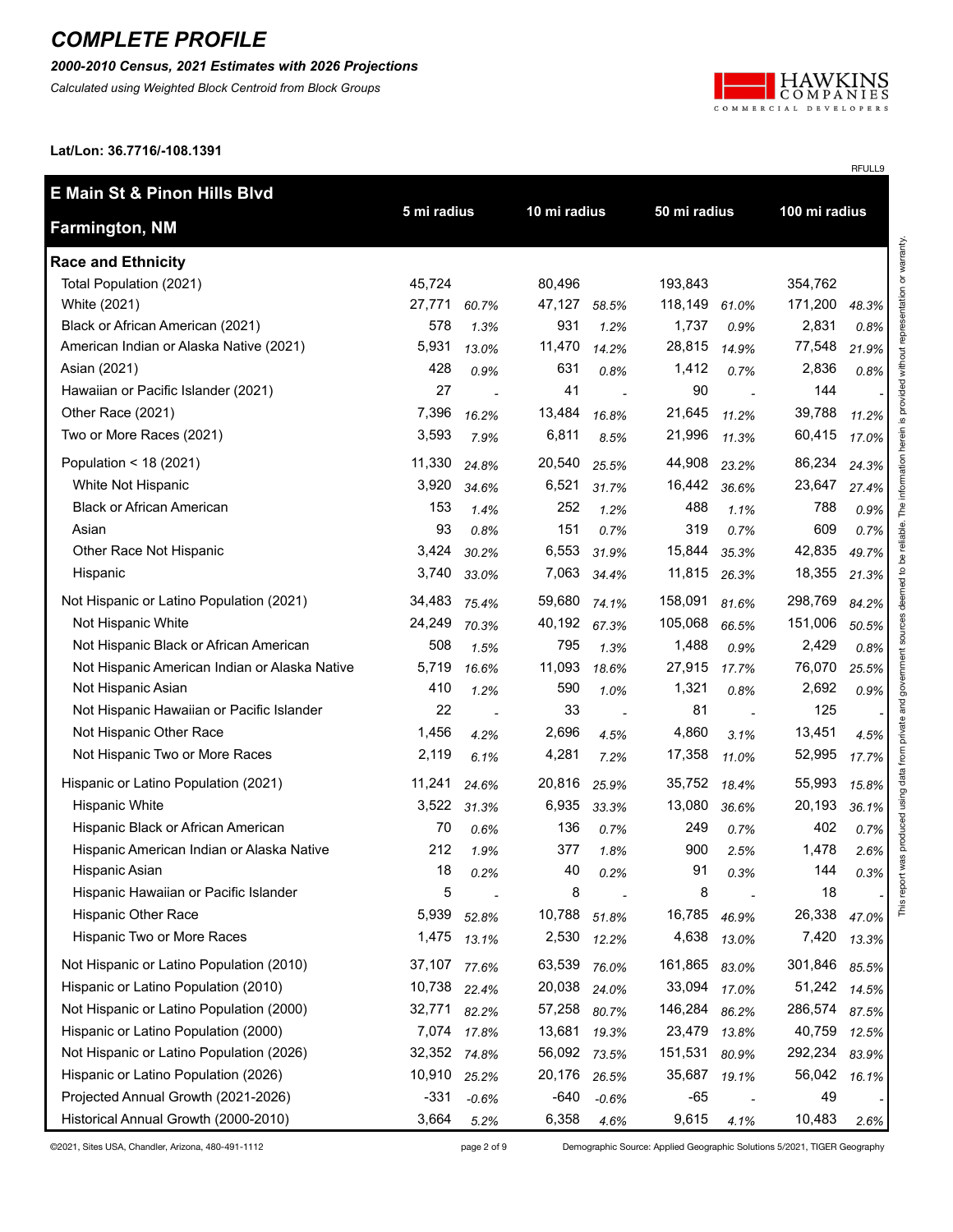#### *2000-2010 Census, 2021 Estimates with 2026 Projections*

*Calculated using Weighted Block Centroid from Block Groups*



RFULL9

**Lat/Lon: 36.7716/-108.1391**

| E Main St & Pinon Hills Blvd          |             |       |              |       |              |       |               |       |
|---------------------------------------|-------------|-------|--------------|-------|--------------|-------|---------------|-------|
| <b>Farmington, NM</b>                 | 5 mi radius |       | 10 mi radius |       | 50 mi radius |       | 100 mi radius |       |
| <b>Total Age Distribution (2021)</b>  |             |       |              |       |              |       |               |       |
| <b>Total Population</b>               | 45,724      |       | 80,496       |       | 193,843      |       | 354,762       |       |
| Age Under 5 Years                     | 2,931       | 6.4%  | 5,306        | 6.6%  | 11,625       | 6.0%  | 22,133        | 6.2%  |
| Age 5 to 9 Years                      | 3,148       | 6.9%  | 5,702        | 7.1%  | 12,461       | 6.4%  | 23,938        | 6.7%  |
| Age 10 to 14 Years                    | 3,321       | 7.3%  | 6,080        | 7.6%  | 13,482       | 7.0%  | 25,773        | 7.3%  |
| Age 15 to 19 Years                    | 3,133       | 6.9%  | 5,691        | 7.1%  | 13,279       | 6.9%  | 24,663        | 7.0%  |
| Age 20 to 24 Years                    | 2,966       | 6.5%  | 5,220        | 6.5%  | 11,813       | 6.1%  | 21,924        | 6.2%  |
| Age 25 to 29 Years                    | 3,207       | 7.0%  | 5,604        | 7.0%  | 12,539       | 6.5%  | 23,223        | 6.5%  |
| Age 30 to 34 Years                    | 3,093       | 6.8%  | 5,416        | 6.7%  | 12,944       | 6.7%  | 23,599        | 6.7%  |
| Age 35 to 39 Years                    | 3,051       | 6.7%  | 5,388        | 6.7%  | 12,797       | 6.6%  | 22,300        | 6.3%  |
| Age 40 to 44 Years                    | 2,752       | 6.0%  | 4,929        | 6.1%  | 11,826       | 6.1%  | 20,869        | 5.9%  |
| Age 45 to 49 Years                    | 2,366       | 5.2%  | 4,236        | 5.3%  | 10,673       | 5.5%  | 19,191        | 5.4%  |
| Age 50 to 54 Years                    | 2,330       | 5.1%  | 4,071        | 5.1%  | 10,551       | 5.4%  | 19,534        | 5.5%  |
| Age 55 to 59 Years                    | 2,773       | 6.1%  | 4,752        | 5.9%  | 12,155       | 6.3%  | 22,092        | 6.2%  |
| Age 60 to 64 Years                    | 2,931       | 6.4%  | 4,996        | 6.2%  | 13,147       | 6.8%  | 23,622        | 6.7%  |
| Age 65 to 69 Years                    | 2,451       | 5.4%  | 4,272        | 5.3%  | 11,808       | 6.1%  | 21,370        | 6.0%  |
| Age 70 to 74 Years                    | 1,969       | 4.3%  | 3,332        | 4.1%  | 9,297        | 4.8%  | 16,864        | 4.8%  |
| Age 75 to 79 Years                    | 1,378       | 3.0%  | 2,303        | 2.9%  | 5,921        | 3.1%  | 10,708        | 3.0%  |
| Age 80 to 84 Years                    | 936         | 2.0%  | 1,536        | 1.9%  | 3,743        | 1.9%  | 6,641         | 1.9%  |
| Age 85 Years or Over                  | 988         | 2.2%  | 1,664        | 2.1%  | 3,782        | 2.0%  | 6,320         | 1.8%  |
| Median Age                            | 36.2        |       | 35.5         |       | 37.8         |       | 37.2          |       |
| Age 19 Years or Less                  | 12,533      | 27.4% | 22,779       | 28.3% | 50,845       | 26.2% | 96,506        | 27.2% |
| Age 20 to 64 Years                    | 25,470      | 55.7% | 44,611       | 55.4% | 108,446      | 55.9% | 196,354       | 55.3% |
| Age 65 Years or Over                  | 7,721       | 16.9% | 13,106       | 16.3% | 34,551       | 17.8% | 61,902        | 17.4% |
| <b>Female Age Distribution (2021)</b> |             |       |              |       |              |       |               |       |
| Female Population                     | 23,243      | 50.8% | 40,833       | 50.7% | 97,643       | 50.4% | 179,209       | 50.5% |
| Age Under 5 Years                     | 1,472       | 6.3%  | 2,659        | 6.5%  | 5,722        | 5.9%  | 10,842        | 6.0%  |
| Age 5 to 9 Years                      | 1,523       | 6.6%  | 2,774        | 6.8%  | 6,083        | 6.2%  | 11,725        | 6.5%  |
| Age 10 to 14 Years                    | 1,682       | 7.2%  | 3,015        | 7.4%  | 6,633        | 6.8%  | 12,634        | 7.1%  |
| Age 15 to 19 Years                    | 1,514       | 6.5%  | 2,786        | 6.8%  | 6,442        | 6.6%  | 11,962        | 6.7%  |
| Age 20 to 24 Years                    | 1,459       | 6.3%  | 2,561        | 6.3%  | 5,786        | 5.9%  | 10,736        | 6.0%  |
| Age 25 to 29 Years                    | 1,568       | 6.7%  | 2,747        | 6.7%  | 6,095        | 6.2%  | 11,386        | 6.4%  |
| Age 30 to 34 Years                    | 1,531       | 6.6%  | 2,653        | 6.5%  | 6,324        | 6.5%  | 11,630        | 6.5%  |
| Age 35 to 39 Years                    | 1,543       | 6.6%  | 2,722        | 6.7%  | 6,357        | 6.5%  | 11,184        | 6.2%  |
| Age 40 to 44 Years                    | 1,392       | 6.0%  | 2,505        | 6.1%  | 6,042        | 6.2%  | 10,580        | 5.9%  |
| Age 45 to 49 Years                    | 1,210       | 5.2%  | 2,141        | 5.2%  | 5,407        | 5.5%  | 9,781         | 5.5%  |
| Age 50 to 54 Years                    | 1,147       | 4.9%  | 2,008        | 4.9%  | 5,388        | 5.5%  | 10,062        | 5.6%  |
| Age 55 to 59 Years                    | 1,390       | 6.0%  | 2,381        | 5.8%  | 6,167        | 6.3%  | 11,348        | 6.3%  |
| Age 60 to 64 Years                    | 1,471       | 6.3%  | 2,533        | 6.2%  | 6,609        | 6.8%  | 11,981        | 6.7%  |
| Age 65 to 69 Years                    | 1,303       | 5.6%  | 2,251        | 5.5%  | 6,062        | 6.2%  | 11,040        | 6.2%  |
| Age 70 to 74 Years                    | 1,103       | 4.7%  | 1,864        | 4.6%  | 4,851        | 5.0%  | 8,820         | 4.9%  |
| Age 75 to 79 Years                    | 778         | 3.3%  | 1,281        | 3.1%  | 3,155        | 3.2%  | 5,789         | 3.2%  |
| Age 80 to 84 Years                    | 519         | 2.2%  | 873          | 2.1%  | 2,092        | 2.1%  | 3,708         | 2.1%  |
| Age 85 Years or Over                  | 638         | 2.7%  | 1,079        | 2.6%  | 2,428        | 2.5%  | 4,003         | 2.2%  |
| Female Median Age                     | 37.2        |       | 36.6         |       | 38.8         |       | 38.2          |       |
| Age 19 Years or Less                  | 6,191       | 26.6% | 11,234       | 27.5% | 24,881       | 25.5% | 47,164        | 26.3% |
| Age 20 to 64 Years                    | 12,711      | 54.7% | 22,251       | 54.5% | 54,174       | 55.5% | 98,686        | 55.1% |
| Age 65 Years or Over                  | 4,341       | 18.7% | 7,348        | 18.0% | 18,588       | 19.0% | 33,359        | 18.6% |

©2021, Sites USA, Chandler, Arizona, 480-491-1112 page 3 of 9 Demographic Source: Applied Geographic Solutions 5/2021, TIGER Geography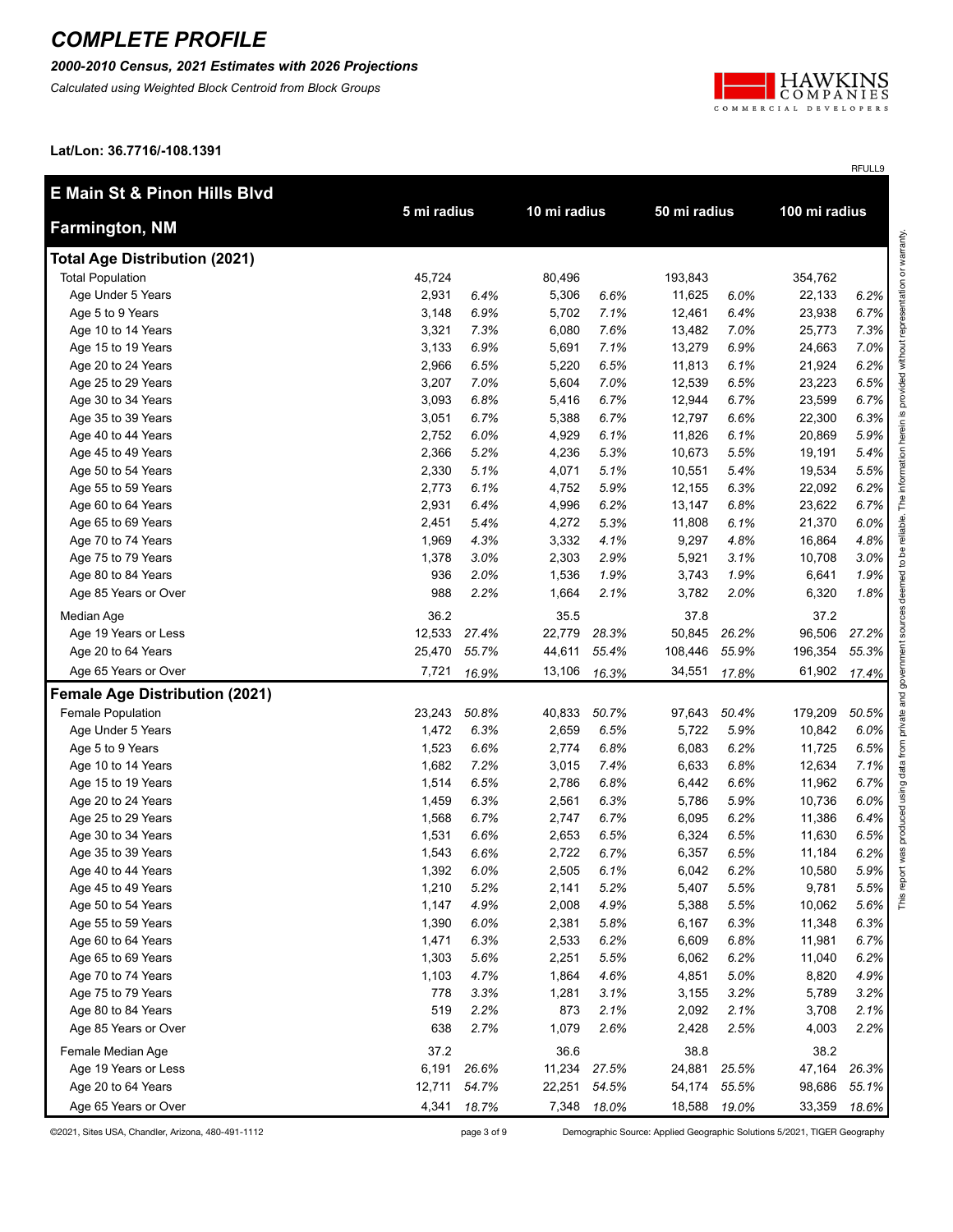*2000-2010 Census, 2021 Estimates with 2026 Projections*

*Calculated using Weighted Block Centroid from Block Groups*



RFULL9

**Lat/Lon: 36.7716/-108.1391**

| <b>E Main St &amp; Pinon Hills Blvd</b> |             |          |              |          |              |       |               |       |                      |
|-----------------------------------------|-------------|----------|--------------|----------|--------------|-------|---------------|-------|----------------------|
| <b>Farmington, NM</b>                   | 5 mi radius |          | 10 mi radius |          | 50 mi radius |       | 100 mi radius |       |                      |
| <b>Male Age Distribution (2021)</b>     |             |          |              |          |              |       |               |       | itation or warranty. |
| Male Population                         | 22,481      | 49.2%    | 39,663       | 49.3%    | 96,200       | 49.6% | 175,553       | 49.5% |                      |
| Age Under 5 Years                       | 1,459       | 6.5%     | 2,647        | 6.7%     | 5,902        | 6.1%  | 11,291        | 6.4%  |                      |
| Age 5 to 9 Years                        | 1,625       | 7.2%     | 2,928        | 7.4%     | 6,377        | 6.6%  | 12,213        | 7.0%  |                      |
| Age 10 to 14 Years                      | 1,639       | 7.3%     | 3,064        | 7.7%     | 6,849        | 7.1%  | 13,138        | 7.5%  |                      |
| Age 15 to 19 Years                      | 1,619       | 7.2%     | 2,905        | 7.3%     | 6,836        | 7.1%  | 12,700        | 7.2%  |                      |
| Age 20 to 24 Years                      | 1,507       | 6.7%     | 2,658        | 6.7%     | 6,027        | 6.3%  | 11,189        | 6.4%  |                      |
| Age 25 to 29 Years                      | 1,639       | 7.3%     | 2,857        | 7.2%     | 6,444        | 6.7%  | 11,837        | 6.7%  |                      |
| Age 30 to 34 Years                      | 1,562       | 6.9%     | 2,763        | 7.0%     | 6,621        | 6.9%  | 11,969        | 6.8%  |                      |
| Age 35 to 39 Years                      | 1,508       | 6.7%     | 2,666        | 6.7%     | 6,440        | 6.7%  | 11,116        | 6.3%  |                      |
| Age 40 to 44 Years                      | 1,361       | 6.1%     | 2,424        | 6.1%     | 5,784        | 6.0%  | 10,289        | 5.9%  |                      |
| Age 45 to 49 Years                      | 1,156       | 5.1%     | 2,095        | 5.3%     | 5,266        | 5.5%  | 9,411         | 5.4%  |                      |
| Age 50 to 54 Years                      | 1,183       | 5.3%     | 2,063        | 5.2%     | 5,163        | 5.4%  | 9,472         | 5.4%  |                      |
| Age 55 to 59 Years                      | 1,383       | 6.2%     | 2,372        | 6.0%     | 5,988        | 6.2%  | 10,745        | 6.1%  |                      |
| Age 60 to 64 Years                      | 1,461       | 6.5%     | 2,463        | 6.2%     | 6,539        | 6.8%  | 11,640        | 6.6%  |                      |
| Age 65 to 69 Years                      | 1,148       | 5.1%     | 2,021        | 5.1%     | 5,746        | 6.0%  | 10,331        | 5.9%  |                      |
| Age 70 to 74 Years                      | 866         | 3.9%     | 1,468        | 3.7%     | 4,446        | 4.6%  | 8,044         | 4.6%  |                      |
| Age 75 to 79 Years                      | 600         | 2.7%     | 1,022        | 2.6%     | 2,767        | 2.9%  | 4,919         | 2.8%  |                      |
| Age 80 to 84 Years                      | 417         | 1.9%     | 662          | 1.7%     | 1,651        | 1.7%  | 2,933         | 1.7%  |                      |
| Age 85 Years or Over                    | 350         | 1.6%     | 584          | 1.5%     | 1,354        | 1.4%  | 2,317         | 1.3%  |                      |
| Male Median Age                         | 35.2        |          | 34.6         |          | 36.8         |       | 36.2          |       |                      |
| Age 19 Years or Less                    | 6,342       | 28.2%    | 11,544       | 29.1%    | 25,964       | 27.0% | 49,342        | 28.1% |                      |
| Age 20 to 64 Years                      | 12,759      | 56.8%    | 22,361       | 56.4%    | 54,273       | 56.4% | 97,668        | 55.6% |                      |
| Age 65 Years or Over                    | 3,380       | 15.0%    | 5,758        | 14.5%    | 15,963       | 16.6% | 28,543        | 16.3% | govern               |
| Males per 100 Females (2021)            |             |          |              |          |              |       |               |       |                      |
| Overall Comparison                      | 97          |          | 97           |          | 99           |       | 98            |       | private and          |
| Age Under 5 Years                       | 99          | 49.8%    | 100          | 49.9%    | 103          | 50.8% | 104           | 51.0% |                      |
| Age 5 to 9 Years                        | 107         | 51.6%    | 106          | 51.4%    | 105          | 51.2% | 104           | 51.0% |                      |
| Age 10 to 14 Years                      | 97          | 49.4%    | 102          | 50.4%    | 103          | 50.8% | 104           | 50.8% |                      |
| Age 15 to 19 Years                      | 107         | 51.7%    | 104          | 51.0%    | 106          | 51.5% | 106           | 51.5% |                      |
| Age 20 to 24 Years                      | 103         | 50.8%    | 104          | 50.9%    | 104          | 51.0% | 104           | 51.0% |                      |
| Age 25 to 29 Years                      | 104         | 51.1%    | 104          | 51.0%    | 106          | 51.4% | 104           | 51.0% | produced             |
| Age 30 to 34 Years                      | 102         | 50.5%    | 104          | 51.0%    | 105          | 51.1% | 103           | 50.7% |                      |
| Age 35 to 39 Years                      | 98          | 49.4%    | 98           | 49.5%    | 101          | 50.3% | 99            | 49.8% |                      |
| Age 40 to 44 Years                      | 98          | 49.4%    | 97           | 49.2%    | 96           | 48.9% | 97            | 49.3% | $\overline{5}$       |
| Age 45 to 49 Years                      | 96          | 48.9%    | 98           | 49.5%    | 97           | 49.3% | 96            | 49.0% |                      |
| Age 50 to 54 Years                      | 103         | 50.8%    | 103          | 50.7%    | 96           | 48.9% | 94            | 48.5% | This                 |
| Age 55 to 59 Years                      | 100         | 49.9%    | 100          | 49.9%    | 97           | 49.3% | 95            | 48.6% |                      |
| Age 60 to 64 Years                      | 99          | 49.8%    | 97           | 49.3%    | 99           | 49.7% | 97            | 49.3% |                      |
| Age 65 to 69 Years                      | 88          | 46.8%    | 90           | 47.3%    | 95           | 48.7% | 94            | 48.3% |                      |
| Age 70 to 74 Years                      | 79          | 44.0%    | 79           | 44.1%    | 92           | 47.8% | 91            | 47.7% |                      |
| Age 75 to 79 Years                      | 77          | 43.5%    | 80           | 44.4%    | 88           | 46.7% | 85            | 45.9% |                      |
| Age 80 to 84 Years                      | 80          | 44.5%    | 76           | 43.1%    | 79           | 44.1% | 79            | 44.2% |                      |
| Age 85 Years or Over                    | 55          | 35.4%    | 54           | 35.1%    | 56           | 35.8% | 58            | 36.7% |                      |
| Age 19 Years or Less                    | 102         | 50.6%    | 103          | 50.7%    | 104          | 51.1% | 105           | 51.1% |                      |
| Age 20 to 39 Years                      | 102         | 50.5%    | 102          | 50.6%    | 104          | 51.0% | 103           | 50.6% |                      |
| Age 40 to 64 Years                      | 99          | 49.8%    | 99           | 49.7%    | 97           | 49.3% | 96            | 49.0% |                      |
| Age 65 Years or Over                    |             | 78 43.8% |              | 78 43.9% | 86           | 46.2% | 86            | 46.1% |                      |

©2021, Sites USA, Chandler, Arizona, 480-491-1112 page 4 of 9 Demographic Source: Applied Geographic Solutions 5/2021, TIGER Geography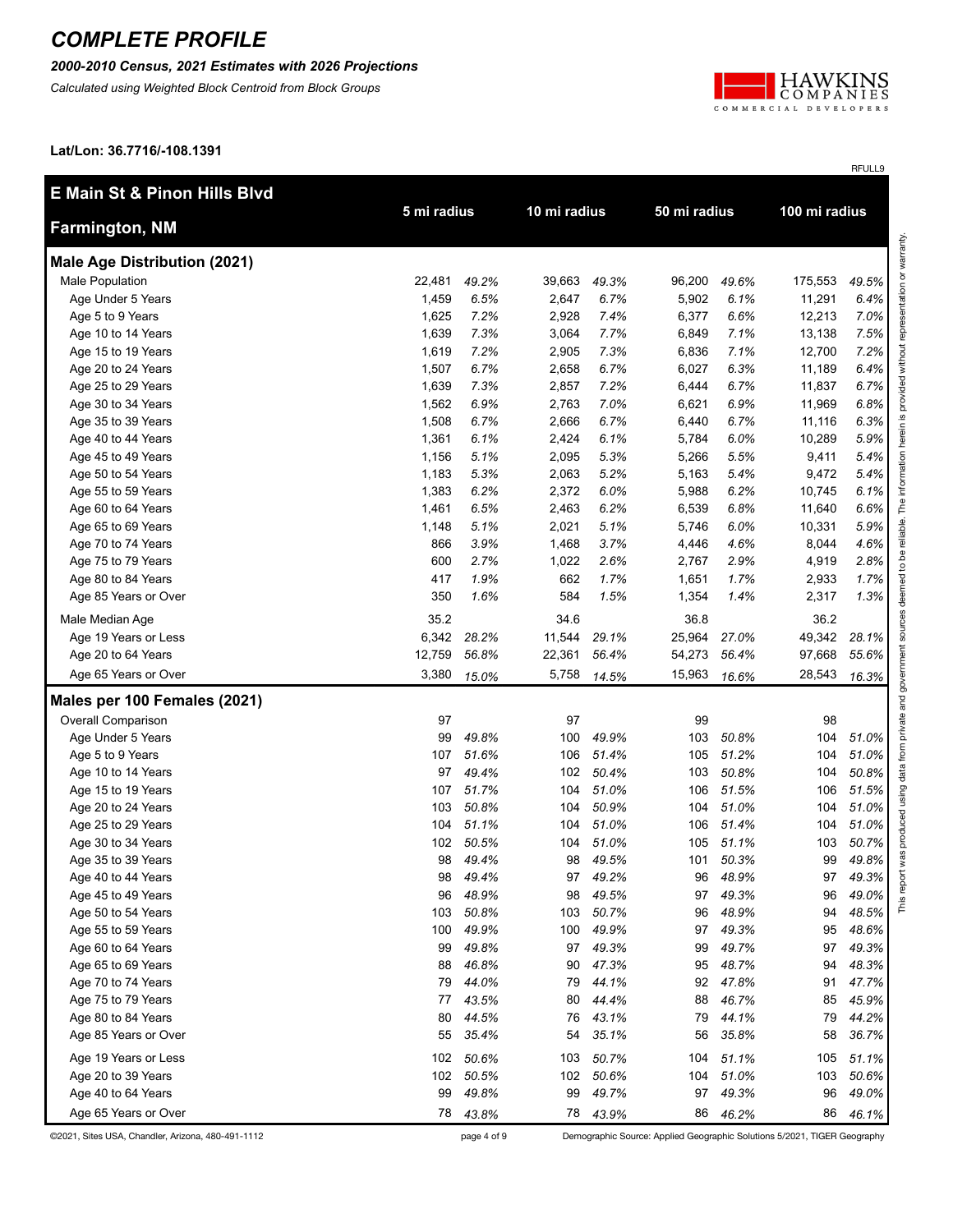*2000-2010 Census, 2021 Estimates with 2026 Projections*

*Calculated using Weighted Block Centroid from Block Groups*



RFULL9

**Lat/Lon: 36.7716/-108.1391**

| <b>E Main St &amp; Pinon Hills Blvd</b>       |                 |             |                 |             |                      |       |                 |       |
|-----------------------------------------------|-----------------|-------------|-----------------|-------------|----------------------|-------|-----------------|-------|
| <b>Farmington, NM</b>                         | 5 mi radius     |             | 10 mi radius    |             | 50 mi radius         |       | 100 mi radius   |       |
| Household Type (2021)                         |                 |             |                 |             |                      |       |                 |       |
| <b>Total Households</b>                       | 17,573          |             | 30,297          |             | 75,325               |       | 132,144         |       |
| Households with Children                      | 5,909           | 33.6%       | 10,674 35.2%    |             | 24,032 31.9%         |       | 44,183          | 33.4% |
| Average Household Size                        | 2.5             |             | 2.6             |             | 2.5                  |       | 2.6             |       |
| Household Density per Square Mile             | 224             |             | 96              |             | 10                   |       | 4               |       |
| <b>Population Family</b>                      | 38,015          | 83.1%       | 67,500          | 83.9%       | 158,254              | 81.6% | 296,181         | 83.5% |
| Population Non-Family                         | 6,619           | 14.5%       | 11,347          | 14.1%       | 31,777               | 16.4% | 53,069          | 15.0% |
| <b>Population Group Quarters</b>              | 1,091           | 2.4%        | 1,649           | 2.0%        | 3,812                | 2.0%  | 5,512           | 1.6%  |
| Family Households                             | 12,197          | 69.4%       | 21,056          | 69.5%       | 50,143               | 66.6% | 88,927          | 67.3% |
| Married Couple Households                     | 8,838           | 72.5%       | 14,951          | 71.0%       | 36,096               | 72.0% | 60,811          | 68.4% |
| Other Family Households with Children         | 3,358           | 27.5%       | 6,105           | 29.0%       | 14,047               | 28.0% | 28,116          | 31.6% |
| Family Households with Children               | 5,843           | 47.9%       | 10,558          | 50.1%       | 23,822 47.5%         |       | 43,883          | 49.3% |
| Married Couple with Children                  | 3,610           | 61.8%       | 6,435           | 60.9%       | 14,645 61.5%         |       | 25,472          | 58.0% |
| Other Family Households with Children         | 2,232           | 38.2%       | 4,123           | 39.1%       | 9,178                | 38.5% | 18,411          | 42.0% |
| Family Households No Children                 | 6,354           | 52.1%       | 10,498          | 49.9%       | 26,321 52.5%         |       | 45,044          | 50.7% |
| Married Couple No Children                    | 5,228           | 82.3%       |                 | 8,516 81.1% | 21,451 81.5%         |       | 35,339          | 78.5% |
| Other Family Households No Children           | 1,126           | 17.7%       | 1,982           | 18.9%       | 4,869                | 18.5% | 9,705           | 21.5% |
| Non-Family Households                         | 5,376           | 30.6%       | 9,241           | 30.5%       | 25,182               | 33.4% | 43,217          | 32.7% |
| Non-Family Households with Children           | 66              | 1.2%        | 116             | 1.3%        | 209                  | 0.8%  | 300             | 0.7%  |
| Non-Family Households No Children             | 5,311           | 98.8%       | 9,125           | 98.7%       | 24,972               | 99.2% | 42,917          | 99.3% |
| Average Family Household Size                 | 3.1<br>\$91,429 |             | 3.2<br>\$84,090 |             | 3.2                  |       | 3.3<br>\$81,081 |       |
| Average Family Income<br>Median Family Income | \$72,673        |             | \$68,524        |             | \$91,560<br>\$74,167 |       | \$65,870        |       |
| Average Non-Family Household Size             | 1.2             |             | 1.2             |             | 1.3                  |       | 1.2             |       |
| <b>Marital Status (2021)</b>                  |                 |             |                 |             |                      |       |                 |       |
| Population Age 15 Years or Over               | 36,325          |             | 63,408          |             | 156,276              |       | 282,919         |       |
| <b>Never Married</b>                          | 13,574          | 37.4%       | 23,490          | 37.0%       | 54,745               | 35.0% | 106,829         | 37.8% |
| <b>Currently Married</b>                      | 15,940          | 43.9%       | 26,937          | 42.5%       | 69,271               | 44.3% | 116,932         | 41.3% |
| <b>Previously Married</b>                     | 6,811           | 18.8%       | 12,982 20.5%    |             | 32,260               | 20.6% | 59,157          | 20.9% |
| Separated                                     | 1,137           | 16.7%       | 2,125           | 16.4%       | 6,137                | 19.0% | 13,313          | 22.5% |
| Widowed                                       |                 | 1,637 24.0% |                 | 3,247 25.0% | 7,764                | 24.1% | 15,634          | 26.4% |
| Divorced                                      |                 | 4,036 59.3% |                 | 7,610 58.6% | 18,359 56.9%         |       | 30,211          | 51.1% |
| <b>Educational Attainment (2021)</b>          |                 |             |                 |             |                      |       |                 |       |
| Adult Population Age 25 Years or Over         | 30,226          |             | 52,497          |             | 131,184              |       | 236,332         |       |
| Elementary (Grade Level 0 to 8)               | 1,160           | 3.8%        | 2,229           | 4.2%        | 4,592                | 3.5%  | 11,590          | 4.9%  |
| Some High School (Grade Level 9 to 11)        | 2,415           | 8.0%        | 4,970           | 9.5%        | 9,456                | 7.2%  | 19,786          | 8.4%  |
| <b>High School Graduate</b>                   | 7,842           | 25.9%       | 14,940          | 28.5%       | 35,606               | 27.1% | 67,593          | 28.6% |
| Some College                                  | 8,357           | 27.7%       | 14,298          | 27.2%       | 33,864               | 25.8% | 58,587          | 24.8% |
| Associate Degree Only                         | 4,045           | 13.4%       | 6,672           | 12.7%       | 13,541               | 10.3% | 21,395          | 9.1%  |
| <b>Bachelor Degree Only</b>                   | 3,695           | 12.2%       | 5,386           | 10.3%       | 20,827               | 15.9% | 35,289          | 14.9% |
| Graduate Degree                               | 2,710           | 9.0%        | 4,002           | 7.6%        | 13,299               | 10.1% | 22,092          | 9.3%  |
|                                               | 18,808          |             |                 |             |                      |       |                 |       |
| Any College (Some College or Higher)          |                 | 62.2%       | 30,358          | 57.8%       | 81,531               | 62.2% | 137,362         | 58.1% |
| College Degree + (Bachelor Degree or Higher)  | 6,405           | 21.2%       | 9,388           | 17.9%       | 34,126 26.0%         |       | 57,381          | 24.3% |

©2021, Sites USA, Chandler, Arizona, 480-491-1112 page 5 of 9 Demographic Source: Applied Geographic Solutions 5/2021, TIGER Geography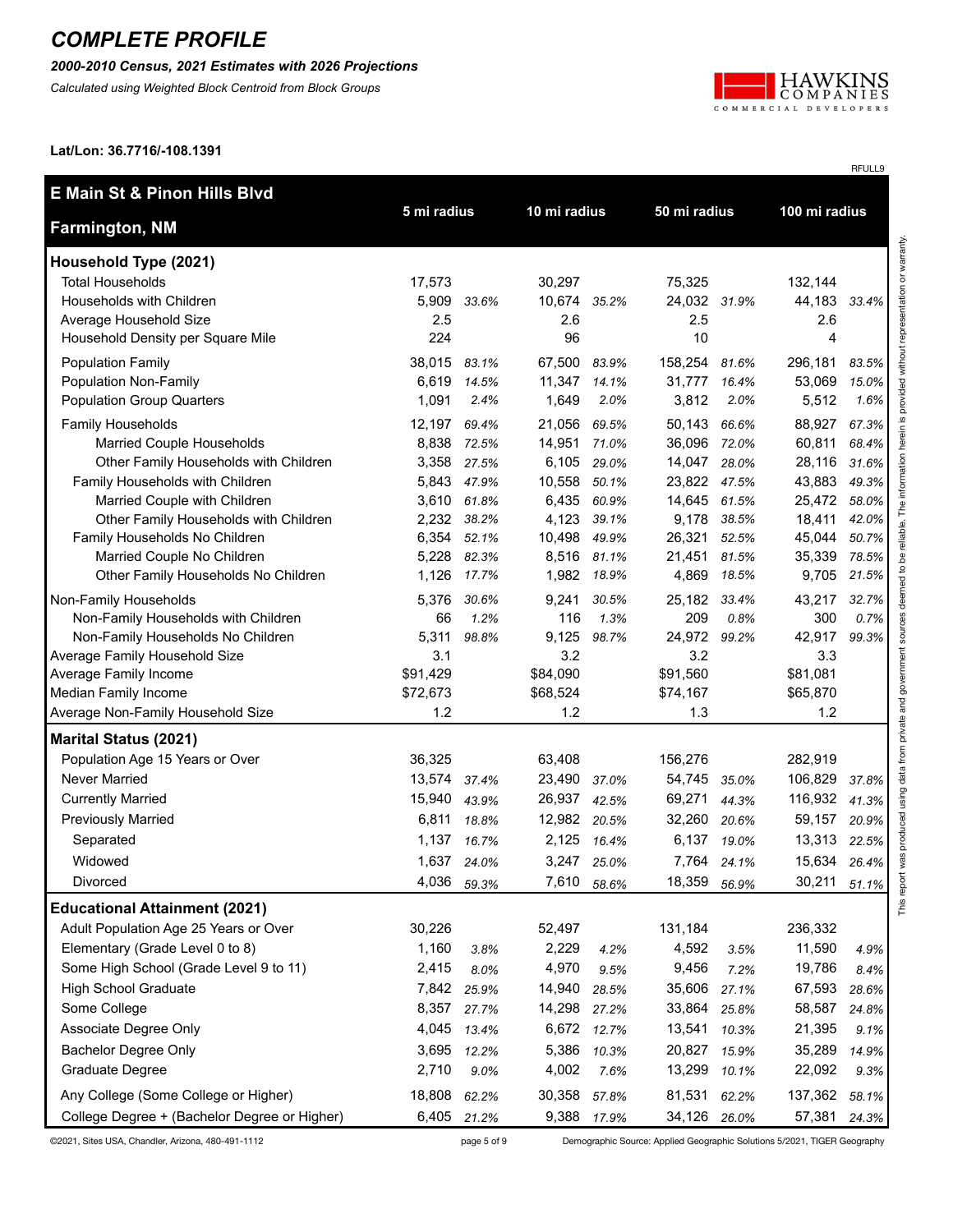*2000-2010 Census, 2021 Estimates with 2026 Projections*

*Calculated using Weighted Block Centroid from Block Groups*



RFULL9

**Lat/Lon: 36.7716/-108.1391**

| 5 mi radius<br>10 mi radius<br>100 mi radius<br>50 mi radius<br><b>Farmington, NM</b><br><b>Housing</b><br>Total Housing Units (2021)<br>19,730<br>34,027<br>86,682<br>167,156<br>Total Housing Units (2010)<br>18,549<br>32,000<br>80,219<br>156,876<br>Historical Annual Growth (2010-2021)<br>1,182<br>0.6%<br>2,026<br>0.6%<br>6,464<br>0.7%<br>10,280<br>0.6%<br>Housing Units Occupied (2021)<br>17,573<br>89.1%<br>30,297<br>89.0%<br>75,325<br>86.9%<br>132,144<br>79.1%<br>Housing Units Owner-Occupied<br>12,381<br>70.5%<br>21,291<br>70.3%<br>52,752<br>70.0%<br>93,203<br>70.5%<br>Housing Units Renter-Occupied<br>5,192 29.5%<br>9,006<br>29.7%<br>22,572<br>30.0%<br>29.5%<br>38,941<br>Housing Units Vacant (2021)<br>2,157 10.9%<br>11.0%<br>11,358<br>35,012<br>20.9%<br>3,730<br>13.1%<br>Household Size (2021)<br>17,573<br>30,297<br>75,325<br>132,144<br><b>Total Households</b><br>4,361<br>24.8%<br>7,557<br>24.9%<br>20,040<br>26.6%<br>35,451<br>1 Person Households<br>26.8%<br>2 Person Households<br>6,493<br>36.9%<br>10,591<br>35.0%<br>27,006<br>35.9%<br>43,958<br>33.3%<br>3 Person Households<br>2,558<br>14.6%<br>14.7%<br>10,836<br>14.4%<br>18,555<br>14.0%<br>4,462<br>4 Person Households<br>2,149<br>12.2%<br>12.5%<br>8,732<br>11.6%<br>15,310<br>3,775<br>11.6%<br>5 Person Households<br>1,153<br>6.6%<br>2,222<br>7.3%<br>4,898<br>6.5%<br>9,732<br>7.4%<br>6 Person Households<br>489<br>2.8%<br>944<br>3.1%<br>2,091<br>2.8%<br>4,550<br>3.4%<br>7 or More Person Households<br>370<br>745<br>1,722<br>4,587<br>2.1%<br>2.5%<br>2.3%<br>3.5%<br><b>Household Income Distribution (2021)</b><br>HH Income \$200,000 or More<br>782<br>4.4%<br>3.4%<br>4.8%<br>4.4%<br>1,021<br>3,645<br>5,795<br>893<br>5.1%<br>4.4%<br>3,737<br>5.0%<br>5,687<br>4.3%<br>HH Income \$150,000 to \$199,999<br>1,330<br>HH Income \$125,000 to \$149,999<br>1,170<br>6.7%<br>1,682<br>5.6%<br>4,395<br>5.8%<br>6,543<br>5.0%<br>8.9%<br>6,553<br>8.7%<br>7.5%<br>HH Income \$100,000 to \$124,999<br>1,561<br>2,612<br>8.6%<br>9,941<br>HH Income \$75,000 to \$99,999<br>2,676<br>15.2%<br>4,621<br>15.3%<br>11,156<br>14.8%<br>17,398<br>13.2%<br>3,432<br>19.5%<br>19.5%<br>14,564<br>19.3%<br>18.6%<br>HH Income \$50,000 to \$74,999<br>5,899<br>24,534<br>HH Income \$35,000 to \$49,999<br>2,364<br>13.5%<br>13.8%<br>9,677<br>12.8%<br>16,798<br>12.7%<br>4,183<br>9.3%<br>1,514<br>8.6%<br>9.8%<br>6,999<br>12,696<br>9.6%<br>HH Income \$25,000 to \$34,999<br>2,978<br>HH Income \$15,000 to \$24,999<br>1,374<br>7.8%<br>8.7%<br>6,234<br>8.3%<br>9.2%<br>2,645<br>12,167<br>885<br>5.0%<br>4.9%<br>3,270<br>4.3%<br>5.2%<br>HH Income \$10,000 to \$14,999<br>1,482<br>6,841<br>922<br>HH Income Under \$10,000<br>5,096<br>1,843<br>13,744<br>5.2%<br>6.1%<br>6.8%<br>10.4%<br><b>Household Vehicles (2021)</b> |
|-------------------------------------------------------------------------------------------------------------------------------------------------------------------------------------------------------------------------------------------------------------------------------------------------------------------------------------------------------------------------------------------------------------------------------------------------------------------------------------------------------------------------------------------------------------------------------------------------------------------------------------------------------------------------------------------------------------------------------------------------------------------------------------------------------------------------------------------------------------------------------------------------------------------------------------------------------------------------------------------------------------------------------------------------------------------------------------------------------------------------------------------------------------------------------------------------------------------------------------------------------------------------------------------------------------------------------------------------------------------------------------------------------------------------------------------------------------------------------------------------------------------------------------------------------------------------------------------------------------------------------------------------------------------------------------------------------------------------------------------------------------------------------------------------------------------------------------------------------------------------------------------------------------------------------------------------------------------------------------------------------------------------------------------------------------------------------------------------------------------------------------------------------------------------------------------------------------------------------------------------------------------------------------------------------------------------------------------------------------------------------------------------------------------------------------------------------------------------------------------------------------------------------------------------------------------------------------------------------------------------------------------------------------------------------------------------------------------------------------------------------------------------------------------------------------------------------------------------------------|
|                                                                                                                                                                                                                                                                                                                                                                                                                                                                                                                                                                                                                                                                                                                                                                                                                                                                                                                                                                                                                                                                                                                                                                                                                                                                                                                                                                                                                                                                                                                                                                                                                                                                                                                                                                                                                                                                                                                                                                                                                                                                                                                                                                                                                                                                                                                                                                                                                                                                                                                                                                                                                                                                                                                                                                                                                                                             |
|                                                                                                                                                                                                                                                                                                                                                                                                                                                                                                                                                                                                                                                                                                                                                                                                                                                                                                                                                                                                                                                                                                                                                                                                                                                                                                                                                                                                                                                                                                                                                                                                                                                                                                                                                                                                                                                                                                                                                                                                                                                                                                                                                                                                                                                                                                                                                                                                                                                                                                                                                                                                                                                                                                                                                                                                                                                             |
|                                                                                                                                                                                                                                                                                                                                                                                                                                                                                                                                                                                                                                                                                                                                                                                                                                                                                                                                                                                                                                                                                                                                                                                                                                                                                                                                                                                                                                                                                                                                                                                                                                                                                                                                                                                                                                                                                                                                                                                                                                                                                                                                                                                                                                                                                                                                                                                                                                                                                                                                                                                                                                                                                                                                                                                                                                                             |
|                                                                                                                                                                                                                                                                                                                                                                                                                                                                                                                                                                                                                                                                                                                                                                                                                                                                                                                                                                                                                                                                                                                                                                                                                                                                                                                                                                                                                                                                                                                                                                                                                                                                                                                                                                                                                                                                                                                                                                                                                                                                                                                                                                                                                                                                                                                                                                                                                                                                                                                                                                                                                                                                                                                                                                                                                                                             |
|                                                                                                                                                                                                                                                                                                                                                                                                                                                                                                                                                                                                                                                                                                                                                                                                                                                                                                                                                                                                                                                                                                                                                                                                                                                                                                                                                                                                                                                                                                                                                                                                                                                                                                                                                                                                                                                                                                                                                                                                                                                                                                                                                                                                                                                                                                                                                                                                                                                                                                                                                                                                                                                                                                                                                                                                                                                             |
|                                                                                                                                                                                                                                                                                                                                                                                                                                                                                                                                                                                                                                                                                                                                                                                                                                                                                                                                                                                                                                                                                                                                                                                                                                                                                                                                                                                                                                                                                                                                                                                                                                                                                                                                                                                                                                                                                                                                                                                                                                                                                                                                                                                                                                                                                                                                                                                                                                                                                                                                                                                                                                                                                                                                                                                                                                                             |
|                                                                                                                                                                                                                                                                                                                                                                                                                                                                                                                                                                                                                                                                                                                                                                                                                                                                                                                                                                                                                                                                                                                                                                                                                                                                                                                                                                                                                                                                                                                                                                                                                                                                                                                                                                                                                                                                                                                                                                                                                                                                                                                                                                                                                                                                                                                                                                                                                                                                                                                                                                                                                                                                                                                                                                                                                                                             |
|                                                                                                                                                                                                                                                                                                                                                                                                                                                                                                                                                                                                                                                                                                                                                                                                                                                                                                                                                                                                                                                                                                                                                                                                                                                                                                                                                                                                                                                                                                                                                                                                                                                                                                                                                                                                                                                                                                                                                                                                                                                                                                                                                                                                                                                                                                                                                                                                                                                                                                                                                                                                                                                                                                                                                                                                                                                             |
|                                                                                                                                                                                                                                                                                                                                                                                                                                                                                                                                                                                                                                                                                                                                                                                                                                                                                                                                                                                                                                                                                                                                                                                                                                                                                                                                                                                                                                                                                                                                                                                                                                                                                                                                                                                                                                                                                                                                                                                                                                                                                                                                                                                                                                                                                                                                                                                                                                                                                                                                                                                                                                                                                                                                                                                                                                                             |
|                                                                                                                                                                                                                                                                                                                                                                                                                                                                                                                                                                                                                                                                                                                                                                                                                                                                                                                                                                                                                                                                                                                                                                                                                                                                                                                                                                                                                                                                                                                                                                                                                                                                                                                                                                                                                                                                                                                                                                                                                                                                                                                                                                                                                                                                                                                                                                                                                                                                                                                                                                                                                                                                                                                                                                                                                                                             |
|                                                                                                                                                                                                                                                                                                                                                                                                                                                                                                                                                                                                                                                                                                                                                                                                                                                                                                                                                                                                                                                                                                                                                                                                                                                                                                                                                                                                                                                                                                                                                                                                                                                                                                                                                                                                                                                                                                                                                                                                                                                                                                                                                                                                                                                                                                                                                                                                                                                                                                                                                                                                                                                                                                                                                                                                                                                             |
|                                                                                                                                                                                                                                                                                                                                                                                                                                                                                                                                                                                                                                                                                                                                                                                                                                                                                                                                                                                                                                                                                                                                                                                                                                                                                                                                                                                                                                                                                                                                                                                                                                                                                                                                                                                                                                                                                                                                                                                                                                                                                                                                                                                                                                                                                                                                                                                                                                                                                                                                                                                                                                                                                                                                                                                                                                                             |
|                                                                                                                                                                                                                                                                                                                                                                                                                                                                                                                                                                                                                                                                                                                                                                                                                                                                                                                                                                                                                                                                                                                                                                                                                                                                                                                                                                                                                                                                                                                                                                                                                                                                                                                                                                                                                                                                                                                                                                                                                                                                                                                                                                                                                                                                                                                                                                                                                                                                                                                                                                                                                                                                                                                                                                                                                                                             |
|                                                                                                                                                                                                                                                                                                                                                                                                                                                                                                                                                                                                                                                                                                                                                                                                                                                                                                                                                                                                                                                                                                                                                                                                                                                                                                                                                                                                                                                                                                                                                                                                                                                                                                                                                                                                                                                                                                                                                                                                                                                                                                                                                                                                                                                                                                                                                                                                                                                                                                                                                                                                                                                                                                                                                                                                                                                             |
|                                                                                                                                                                                                                                                                                                                                                                                                                                                                                                                                                                                                                                                                                                                                                                                                                                                                                                                                                                                                                                                                                                                                                                                                                                                                                                                                                                                                                                                                                                                                                                                                                                                                                                                                                                                                                                                                                                                                                                                                                                                                                                                                                                                                                                                                                                                                                                                                                                                                                                                                                                                                                                                                                                                                                                                                                                                             |
|                                                                                                                                                                                                                                                                                                                                                                                                                                                                                                                                                                                                                                                                                                                                                                                                                                                                                                                                                                                                                                                                                                                                                                                                                                                                                                                                                                                                                                                                                                                                                                                                                                                                                                                                                                                                                                                                                                                                                                                                                                                                                                                                                                                                                                                                                                                                                                                                                                                                                                                                                                                                                                                                                                                                                                                                                                                             |
|                                                                                                                                                                                                                                                                                                                                                                                                                                                                                                                                                                                                                                                                                                                                                                                                                                                                                                                                                                                                                                                                                                                                                                                                                                                                                                                                                                                                                                                                                                                                                                                                                                                                                                                                                                                                                                                                                                                                                                                                                                                                                                                                                                                                                                                                                                                                                                                                                                                                                                                                                                                                                                                                                                                                                                                                                                                             |
|                                                                                                                                                                                                                                                                                                                                                                                                                                                                                                                                                                                                                                                                                                                                                                                                                                                                                                                                                                                                                                                                                                                                                                                                                                                                                                                                                                                                                                                                                                                                                                                                                                                                                                                                                                                                                                                                                                                                                                                                                                                                                                                                                                                                                                                                                                                                                                                                                                                                                                                                                                                                                                                                                                                                                                                                                                                             |
|                                                                                                                                                                                                                                                                                                                                                                                                                                                                                                                                                                                                                                                                                                                                                                                                                                                                                                                                                                                                                                                                                                                                                                                                                                                                                                                                                                                                                                                                                                                                                                                                                                                                                                                                                                                                                                                                                                                                                                                                                                                                                                                                                                                                                                                                                                                                                                                                                                                                                                                                                                                                                                                                                                                                                                                                                                                             |
|                                                                                                                                                                                                                                                                                                                                                                                                                                                                                                                                                                                                                                                                                                                                                                                                                                                                                                                                                                                                                                                                                                                                                                                                                                                                                                                                                                                                                                                                                                                                                                                                                                                                                                                                                                                                                                                                                                                                                                                                                                                                                                                                                                                                                                                                                                                                                                                                                                                                                                                                                                                                                                                                                                                                                                                                                                                             |
|                                                                                                                                                                                                                                                                                                                                                                                                                                                                                                                                                                                                                                                                                                                                                                                                                                                                                                                                                                                                                                                                                                                                                                                                                                                                                                                                                                                                                                                                                                                                                                                                                                                                                                                                                                                                                                                                                                                                                                                                                                                                                                                                                                                                                                                                                                                                                                                                                                                                                                                                                                                                                                                                                                                                                                                                                                                             |
|                                                                                                                                                                                                                                                                                                                                                                                                                                                                                                                                                                                                                                                                                                                                                                                                                                                                                                                                                                                                                                                                                                                                                                                                                                                                                                                                                                                                                                                                                                                                                                                                                                                                                                                                                                                                                                                                                                                                                                                                                                                                                                                                                                                                                                                                                                                                                                                                                                                                                                                                                                                                                                                                                                                                                                                                                                                             |
|                                                                                                                                                                                                                                                                                                                                                                                                                                                                                                                                                                                                                                                                                                                                                                                                                                                                                                                                                                                                                                                                                                                                                                                                                                                                                                                                                                                                                                                                                                                                                                                                                                                                                                                                                                                                                                                                                                                                                                                                                                                                                                                                                                                                                                                                                                                                                                                                                                                                                                                                                                                                                                                                                                                                                                                                                                                             |
|                                                                                                                                                                                                                                                                                                                                                                                                                                                                                                                                                                                                                                                                                                                                                                                                                                                                                                                                                                                                                                                                                                                                                                                                                                                                                                                                                                                                                                                                                                                                                                                                                                                                                                                                                                                                                                                                                                                                                                                                                                                                                                                                                                                                                                                                                                                                                                                                                                                                                                                                                                                                                                                                                                                                                                                                                                                             |
|                                                                                                                                                                                                                                                                                                                                                                                                                                                                                                                                                                                                                                                                                                                                                                                                                                                                                                                                                                                                                                                                                                                                                                                                                                                                                                                                                                                                                                                                                                                                                                                                                                                                                                                                                                                                                                                                                                                                                                                                                                                                                                                                                                                                                                                                                                                                                                                                                                                                                                                                                                                                                                                                                                                                                                                                                                                             |
|                                                                                                                                                                                                                                                                                                                                                                                                                                                                                                                                                                                                                                                                                                                                                                                                                                                                                                                                                                                                                                                                                                                                                                                                                                                                                                                                                                                                                                                                                                                                                                                                                                                                                                                                                                                                                                                                                                                                                                                                                                                                                                                                                                                                                                                                                                                                                                                                                                                                                                                                                                                                                                                                                                                                                                                                                                                             |
|                                                                                                                                                                                                                                                                                                                                                                                                                                                                                                                                                                                                                                                                                                                                                                                                                                                                                                                                                                                                                                                                                                                                                                                                                                                                                                                                                                                                                                                                                                                                                                                                                                                                                                                                                                                                                                                                                                                                                                                                                                                                                                                                                                                                                                                                                                                                                                                                                                                                                                                                                                                                                                                                                                                                                                                                                                                             |
|                                                                                                                                                                                                                                                                                                                                                                                                                                                                                                                                                                                                                                                                                                                                                                                                                                                                                                                                                                                                                                                                                                                                                                                                                                                                                                                                                                                                                                                                                                                                                                                                                                                                                                                                                                                                                                                                                                                                                                                                                                                                                                                                                                                                                                                                                                                                                                                                                                                                                                                                                                                                                                                                                                                                                                                                                                                             |
|                                                                                                                                                                                                                                                                                                                                                                                                                                                                                                                                                                                                                                                                                                                                                                                                                                                                                                                                                                                                                                                                                                                                                                                                                                                                                                                                                                                                                                                                                                                                                                                                                                                                                                                                                                                                                                                                                                                                                                                                                                                                                                                                                                                                                                                                                                                                                                                                                                                                                                                                                                                                                                                                                                                                                                                                                                                             |
|                                                                                                                                                                                                                                                                                                                                                                                                                                                                                                                                                                                                                                                                                                                                                                                                                                                                                                                                                                                                                                                                                                                                                                                                                                                                                                                                                                                                                                                                                                                                                                                                                                                                                                                                                                                                                                                                                                                                                                                                                                                                                                                                                                                                                                                                                                                                                                                                                                                                                                                                                                                                                                                                                                                                                                                                                                                             |
|                                                                                                                                                                                                                                                                                                                                                                                                                                                                                                                                                                                                                                                                                                                                                                                                                                                                                                                                                                                                                                                                                                                                                                                                                                                                                                                                                                                                                                                                                                                                                                                                                                                                                                                                                                                                                                                                                                                                                                                                                                                                                                                                                                                                                                                                                                                                                                                                                                                                                                                                                                                                                                                                                                                                                                                                                                                             |
| Households 0 Vehicles Available<br>522<br>3.0%<br>1,034<br>3.4%<br>2,657<br>3.5%<br>5.5%<br>7,210                                                                                                                                                                                                                                                                                                                                                                                                                                                                                                                                                                                                                                                                                                                                                                                                                                                                                                                                                                                                                                                                                                                                                                                                                                                                                                                                                                                                                                                                                                                                                                                                                                                                                                                                                                                                                                                                                                                                                                                                                                                                                                                                                                                                                                                                                                                                                                                                                                                                                                                                                                                                                                                                                                                                                           |
| Households 1 Vehicle Available<br>5,277<br>30.0%<br>9,059<br>29.9%<br>22,509<br>29.9%<br>42,561<br>32.2%                                                                                                                                                                                                                                                                                                                                                                                                                                                                                                                                                                                                                                                                                                                                                                                                                                                                                                                                                                                                                                                                                                                                                                                                                                                                                                                                                                                                                                                                                                                                                                                                                                                                                                                                                                                                                                                                                                                                                                                                                                                                                                                                                                                                                                                                                                                                                                                                                                                                                                                                                                                                                                                                                                                                                    |
| 7,058<br>40.2%<br>38.6%<br>37.8%<br>Households 2 Vehicles Available<br>11,694<br>28,496<br>47,485<br>35.9%                                                                                                                                                                                                                                                                                                                                                                                                                                                                                                                                                                                                                                                                                                                                                                                                                                                                                                                                                                                                                                                                                                                                                                                                                                                                                                                                                                                                                                                                                                                                                                                                                                                                                                                                                                                                                                                                                                                                                                                                                                                                                                                                                                                                                                                                                                                                                                                                                                                                                                                                                                                                                                                                                                                                                  |
| Households 3 or More Vehicles Available<br>4,716<br>26.8%<br>8,510<br>28.1%<br>21,663<br>34,888<br>26.4%<br>28.8%                                                                                                                                                                                                                                                                                                                                                                                                                                                                                                                                                                                                                                                                                                                                                                                                                                                                                                                                                                                                                                                                                                                                                                                                                                                                                                                                                                                                                                                                                                                                                                                                                                                                                                                                                                                                                                                                                                                                                                                                                                                                                                                                                                                                                                                                                                                                                                                                                                                                                                                                                                                                                                                                                                                                           |
| 36,381<br>259,960<br>62,941<br>155,526<br><b>Total Vehicles Available</b>                                                                                                                                                                                                                                                                                                                                                                                                                                                                                                                                                                                                                                                                                                                                                                                                                                                                                                                                                                                                                                                                                                                                                                                                                                                                                                                                                                                                                                                                                                                                                                                                                                                                                                                                                                                                                                                                                                                                                                                                                                                                                                                                                                                                                                                                                                                                                                                                                                                                                                                                                                                                                                                                                                                                                                                   |
| 2.1<br>2.1<br>2.1<br>2.0<br>Average Vehicles per Household                                                                                                                                                                                                                                                                                                                                                                                                                                                                                                                                                                                                                                                                                                                                                                                                                                                                                                                                                                                                                                                                                                                                                                                                                                                                                                                                                                                                                                                                                                                                                                                                                                                                                                                                                                                                                                                                                                                                                                                                                                                                                                                                                                                                                                                                                                                                                                                                                                                                                                                                                                                                                                                                                                                                                                                                  |
| Owner-Occupied Household Vehicles<br>27,941<br>76.8%<br>48,232 76.6%<br>118,748<br>76.4%<br>198,368<br>76.3%                                                                                                                                                                                                                                                                                                                                                                                                                                                                                                                                                                                                                                                                                                                                                                                                                                                                                                                                                                                                                                                                                                                                                                                                                                                                                                                                                                                                                                                                                                                                                                                                                                                                                                                                                                                                                                                                                                                                                                                                                                                                                                                                                                                                                                                                                                                                                                                                                                                                                                                                                                                                                                                                                                                                                |
| 2.3<br>2.3<br>2.3<br>Average Vehicles per Owner-Occupied Household<br>2.1                                                                                                                                                                                                                                                                                                                                                                                                                                                                                                                                                                                                                                                                                                                                                                                                                                                                                                                                                                                                                                                                                                                                                                                                                                                                                                                                                                                                                                                                                                                                                                                                                                                                                                                                                                                                                                                                                                                                                                                                                                                                                                                                                                                                                                                                                                                                                                                                                                                                                                                                                                                                                                                                                                                                                                                   |
| 8,440<br>14,710 23.4%<br>36,778<br>61,593<br>23.7%<br>Renter-Occupied Household Vehicles<br>23.2%<br>23.6%                                                                                                                                                                                                                                                                                                                                                                                                                                                                                                                                                                                                                                                                                                                                                                                                                                                                                                                                                                                                                                                                                                                                                                                                                                                                                                                                                                                                                                                                                                                                                                                                                                                                                                                                                                                                                                                                                                                                                                                                                                                                                                                                                                                                                                                                                                                                                                                                                                                                                                                                                                                                                                                                                                                                                  |
| 1.6<br>1.6<br>1.6<br>Average Vehicles per Renter-Occupied Household<br>1.6                                                                                                                                                                                                                                                                                                                                                                                                                                                                                                                                                                                                                                                                                                                                                                                                                                                                                                                                                                                                                                                                                                                                                                                                                                                                                                                                                                                                                                                                                                                                                                                                                                                                                                                                                                                                                                                                                                                                                                                                                                                                                                                                                                                                                                                                                                                                                                                                                                                                                                                                                                                                                                                                                                                                                                                  |
| Travel Time (2021)                                                                                                                                                                                                                                                                                                                                                                                                                                                                                                                                                                                                                                                                                                                                                                                                                                                                                                                                                                                                                                                                                                                                                                                                                                                                                                                                                                                                                                                                                                                                                                                                                                                                                                                                                                                                                                                                                                                                                                                                                                                                                                                                                                                                                                                                                                                                                                                                                                                                                                                                                                                                                                                                                                                                                                                                                                          |
| Worker Base Age 16 years or Over<br>17,404<br>81,692<br>138,713<br>30,624                                                                                                                                                                                                                                                                                                                                                                                                                                                                                                                                                                                                                                                                                                                                                                                                                                                                                                                                                                                                                                                                                                                                                                                                                                                                                                                                                                                                                                                                                                                                                                                                                                                                                                                                                                                                                                                                                                                                                                                                                                                                                                                                                                                                                                                                                                                                                                                                                                                                                                                                                                                                                                                                                                                                                                                   |
| Travel to Work in 14 Minutes or Less<br>53.8%<br>13,872 45.3%<br>37.4%<br>9,368<br>30,553<br>52,139<br>37.6%                                                                                                                                                                                                                                                                                                                                                                                                                                                                                                                                                                                                                                                                                                                                                                                                                                                                                                                                                                                                                                                                                                                                                                                                                                                                                                                                                                                                                                                                                                                                                                                                                                                                                                                                                                                                                                                                                                                                                                                                                                                                                                                                                                                                                                                                                                                                                                                                                                                                                                                                                                                                                                                                                                                                                |
| 5,152<br>29.6%<br>29.8%<br>24,759<br>30.3%<br>Travel to Work in 15 to 29 Minutes<br>9,120<br>36,884<br>26.6%                                                                                                                                                                                                                                                                                                                                                                                                                                                                                                                                                                                                                                                                                                                                                                                                                                                                                                                                                                                                                                                                                                                                                                                                                                                                                                                                                                                                                                                                                                                                                                                                                                                                                                                                                                                                                                                                                                                                                                                                                                                                                                                                                                                                                                                                                                                                                                                                                                                                                                                                                                                                                                                                                                                                                |
| 2,491<br>14.3%<br>20.5%<br>18,443<br>22.6%<br>29,861<br>21.5%<br>Travel to Work in 30 to 59 Minutes<br>6,291                                                                                                                                                                                                                                                                                                                                                                                                                                                                                                                                                                                                                                                                                                                                                                                                                                                                                                                                                                                                                                                                                                                                                                                                                                                                                                                                                                                                                                                                                                                                                                                                                                                                                                                                                                                                                                                                                                                                                                                                                                                                                                                                                                                                                                                                                                                                                                                                                                                                                                                                                                                                                                                                                                                                                |
| 812<br>4.7%<br>5.1%<br>4,323<br>5.3%<br>9,379<br>6.8%<br>Travel to Work in 60 Minutes or More<br>1,571                                                                                                                                                                                                                                                                                                                                                                                                                                                                                                                                                                                                                                                                                                                                                                                                                                                                                                                                                                                                                                                                                                                                                                                                                                                                                                                                                                                                                                                                                                                                                                                                                                                                                                                                                                                                                                                                                                                                                                                                                                                                                                                                                                                                                                                                                                                                                                                                                                                                                                                                                                                                                                                                                                                                                      |
| 550<br>Work at Home<br>3.2%<br>886<br>2.9%<br>4,195<br>5.1%<br>9,120<br>6.6%                                                                                                                                                                                                                                                                                                                                                                                                                                                                                                                                                                                                                                                                                                                                                                                                                                                                                                                                                                                                                                                                                                                                                                                                                                                                                                                                                                                                                                                                                                                                                                                                                                                                                                                                                                                                                                                                                                                                                                                                                                                                                                                                                                                                                                                                                                                                                                                                                                                                                                                                                                                                                                                                                                                                                                                |
| Average Minutes Travel to Work<br>13.8<br>16.6<br>19.0<br>19.6                                                                                                                                                                                                                                                                                                                                                                                                                                                                                                                                                                                                                                                                                                                                                                                                                                                                                                                                                                                                                                                                                                                                                                                                                                                                                                                                                                                                                                                                                                                                                                                                                                                                                                                                                                                                                                                                                                                                                                                                                                                                                                                                                                                                                                                                                                                                                                                                                                                                                                                                                                                                                                                                                                                                                                                              |

©2021, Sites USA, Chandler, Arizona, 480-491-1112 page 6 of 9 Demographic Source: Applied Geographic Solutions 5/2021, TIGER Geography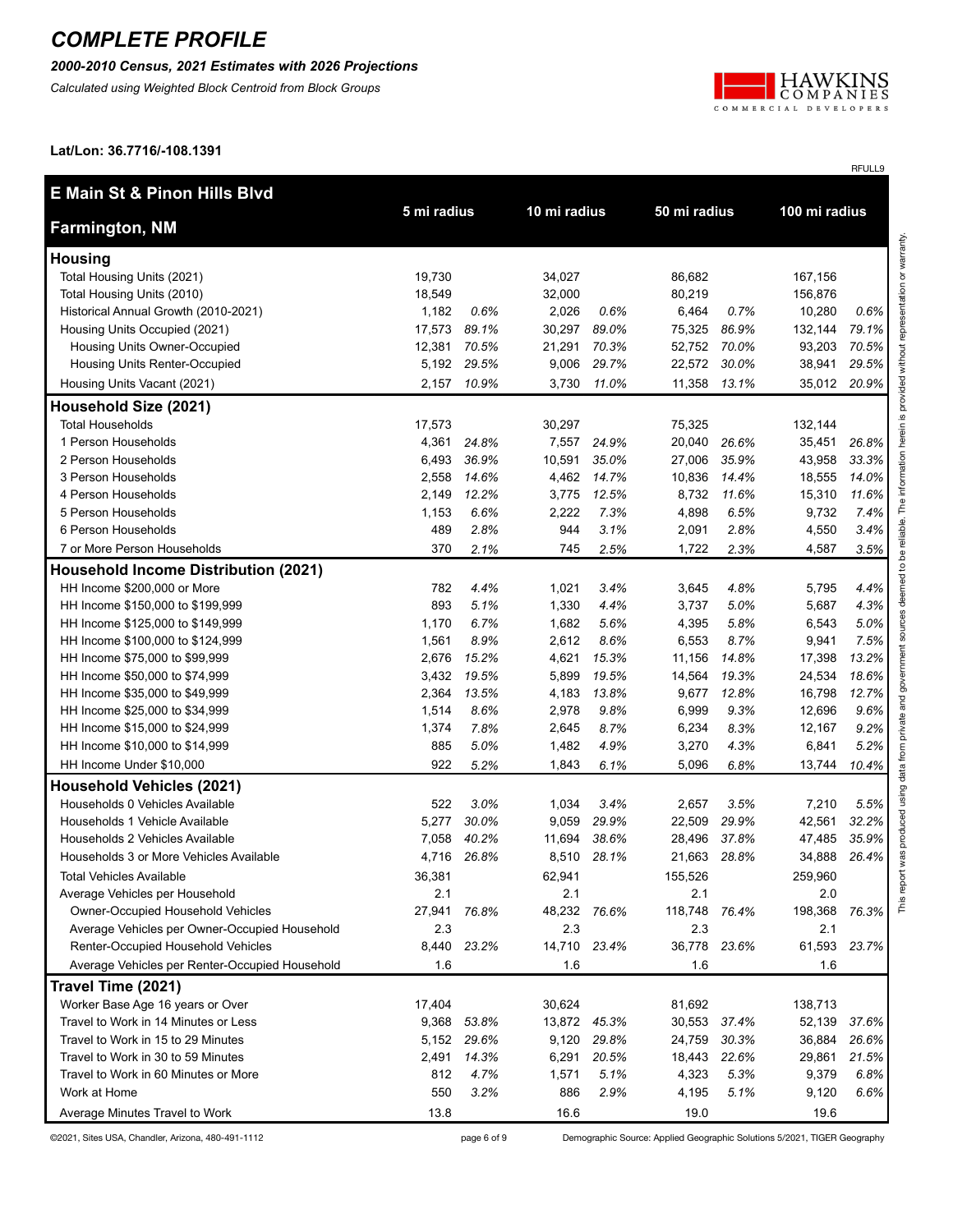#### *2000-2010 Census, 2021 Estimates with 2026 Projections*

*Calculated using Weighted Block Centroid from Block Groups*



RFULL9

**Lat/Lon: 36.7716/-108.1391**

| <b>E Main St &amp; Pinon Hills Blvd</b>        | 5 mi radius              |                          | 10 mi radius |              | 50 mi radius   |              | 100 mi radius |       |
|------------------------------------------------|--------------------------|--------------------------|--------------|--------------|----------------|--------------|---------------|-------|
| <b>Farmington, NM</b>                          |                          |                          |              |              |                |              |               |       |
| <b>Transportation To Work (2021)</b>           |                          |                          |              |              |                |              |               |       |
| Worker Base Age 16 years or Over               | 17,404                   |                          | 30,624       |              | 81,692         |              | 138,713       |       |
| Drive to Work Alone                            | 14,650                   | 84.2%                    | 25,571       | 83.5%        | 65,550         | 80.2%        | 107,414       | 77.4% |
| Drive to Work in Carpool                       | 1,730                    | 9.9%                     | 3,291        | 10.7%        | 7,274          | 8.9%         | 12,537        | 9.0%  |
| Travel to Work by Public Transportation        | 47                       | 0.3%                     | 115          | 0.4%         | 462            | 0.6%         | 1,166         | 0.8%  |
| Drive to Work on Motorcycle                    | 8                        | $\overline{\phantom{a}}$ | 17           | Ĭ.           | 123            | 0.2%         | 163           | 0.1%  |
| Bicycle to Work                                | 37                       | 0.2%                     | 45           | 0.1%         | 1,004          | 1.2%         | 1,356         | 1.0%  |
| Walk to Work                                   | 296                      | 1.7%                     | 511          | 1.7%         | 2,631          | 3.2%         | 5,759         | 4.2%  |
| <b>Other Means</b>                             | 87                       | 0.5%                     | 190          | 0.6%         | 453            | 0.6%         | 1,199         | 0.9%  |
| Work at Home                                   | 550                      | 3.2%                     | 886          | 2.9%         | 4,195          | 5.1%         | 9,120         | 6.6%  |
| Daytime Demographics (2021)                    |                          |                          |              |              |                |              |               |       |
| <b>Total Businesses</b>                        | 2,150                    |                          | 3,243        |              | 7,709          |              | 10,489        |       |
| <b>Total Employees</b>                         | 24,730                   |                          | 43,800       |              | 80,732         |              | 106,595       |       |
| Company Headquarter Businesses                 | 99                       | 4.6%                     | 147          | 4.5%         | 335            | 4.3%         | 462           | 4.4%  |
| Company Headquarter Employees                  | 2,865                    | 11.6%                    | 4,711        | 10.8%        | 9,799          | 12.1%        | 11,727        | 11.0% |
| <b>Employee Population per Business</b>        | 11.5                     | to 1                     | 13.5 to 1    |              | 10.5           | to 1         | 10.2 to 1     |       |
| Residential Population per Business            | 21.3 to 1                |                          | 24.8 to 1    |              | 25.1 to 1      |              | 33.8 to 1     |       |
| Adj. Daytime Demographics Age 16 Years or Over | 42,013                   |                          | 74,277       |              | 152,317        |              | 247,682       |       |
| <b>Labor Force</b>                             |                          |                          |              |              |                |              |               |       |
| Labor Population Age 16 Years or Over (2021)   | 35,698                   |                          | 62,284       |              | 153,950        |              | 278,317       |       |
| Labor Force Total Males (2021)                 | 17,426                   | 48.8%                    | 30,441       | 48.9%        | 75,857         | 49.3%        | 136,543       | 49.1% |
| Male Civilian Employed                         | 9,344                    | 53.6%                    | 16,878       | 55.4%        | 43,356         | 57.2%        | 70,752        | 51.8% |
| Male Civilian Unemployed                       | 1,656                    | 9.5%                     | 2,488        | 8.2%         | 5,387          | 7.1%         | 8,973         | 6.6%  |
| Males in Armed Forces                          | $\overline{\phantom{a}}$ |                          |              |              | $\overline{7}$ |              | 13            |       |
| Males Not in Labor Force                       | 6,425                    | 36.9%                    | 11,074       | 36.4%        | 27,106         | 35.7%        | 56,805        | 41.6% |
| Labor Force Total Females (2021)               | 18,272                   | 51.2%                    | 31,844       | 51.1%        | 78,094         | 50.7%        | 141,775       | 50.9% |
| <b>Female Civilian Employed</b>                | 9,071                    | 49.6%                    | 14,929       | 46.9%        | 39,002         | 49.9%        | 66,455        | 46.9% |
| Female Civilian Unemployed                     | 648                      | 3.5%                     | 1,426        | 4.5%         | 3,362          | 4.3%         | 6,190         | 4.4%  |
| <b>Females in Armed Forces</b>                 |                          |                          |              |              |                |              | 11            |       |
| Females Not in Labor Force                     | 8,553                    | 46.8%                    | 15,488       | 48.6%        | 35,730         | 45.8%        | 69,119        | 48.8% |
| <b>Unemployment Rate</b>                       | 2,304                    | 6.5%                     | 3,914        | 6.3%         | 8,749          | 5.7%         | 15,163        | 5.4%  |
| Occupation (2021)                              |                          |                          |              |              |                |              |               |       |
| Occupation Population Age 16 Years or Over     | 18,415                   |                          | 31,807       |              | 82,358         |              | 137,207       |       |
| <b>Occupation Total Males</b>                  | 9,344                    | 50.7%                    | 16,878       | 53.1%        | 43,356         | 52.6%        | 70,752        | 51.6% |
| <b>Occupation Total Females</b>                | 9,071                    | 49.3%                    | 14,929       | 46.9%        | 39,002 47.4%   |              | 66,455        | 48.4% |
| Management, Business, Financial Operations     | 2,384                    | 12.9%                    | 3,649        | 11.5%        | 11,081         | 13.5%        | 18,787        | 13.7% |
| Professional, Related                          | 3,395                    | 18.4%                    | 5,061        | 15.9%        | 15,633         | 19.0%        | 26,556        | 19.4% |
| Service                                        | 3,836                    | 20.8%                    | 6,734        | 21.2%        | 17,112         | 20.8%        | 29,562        | 21.5% |
| Sales, Office                                  | 3,913                    | 21.2%                    | 6,510        | 20.5%        | 17,089         | 20.7%        | 29,087        | 21.2% |
| Farming, Fishing, Forestry                     | 29                       | 0.2%                     | 41           | 0.1%         | 441            | 0.5%         | 1,051         | 0.8%  |
| Construction, Extraction, Maintenance          | 2,636                    | 14.3%                    | 5,291        | 16.6%        | 10,932         | 13.3%        | 16,684        | 12.2% |
| Production, Transport, Material Moving         | 2,222                    | 12.1%                    | 4,522        | 14.2%        | 10,071         | 12.2%        | 15,481        | 11.3% |
| <b>White Collar Workers</b>                    |                          | 9,692 52.6%              | 15,220       | 47.9%        | 43,803         | 53.2%        | 74,429        | 54.2% |
| <b>Blue Collar Workers</b>                     |                          | 8,724 47.4%              |              | 16,587 52.1% |                | 38,556 46.8% | 62,778        | 45.8% |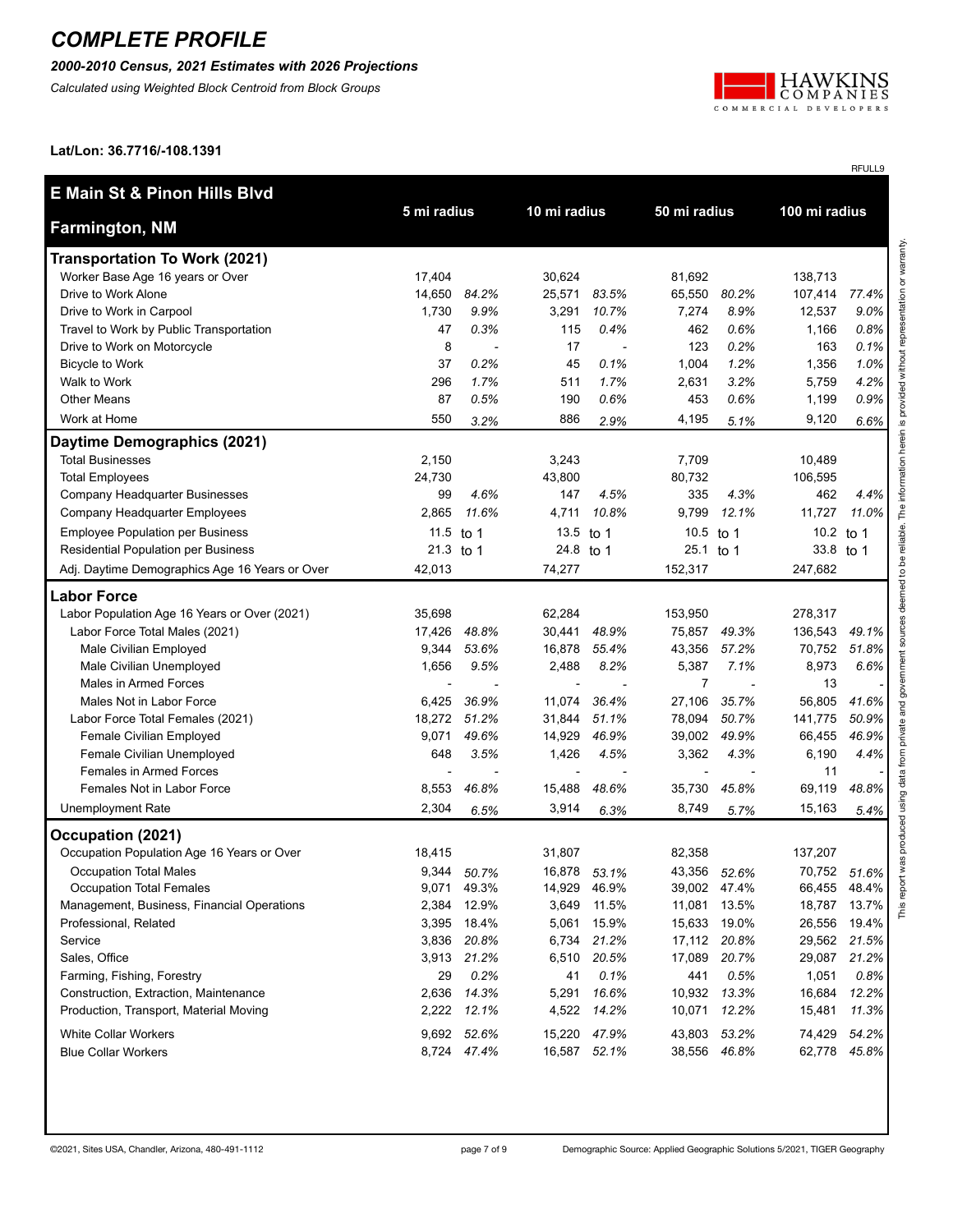#### *2000-2010 Census, 2021 Estimates with 2026 Projections*

*Calculated using Weighted Block Centroid from Block Groups*



RFULL9

**Lat/Lon: 36.7716/-108.1391**

| <b>E Main St &amp; Pinon Hills Blvd</b> |             |       |              |             |           |       |              |       |               |  |  |
|-----------------------------------------|-------------|-------|--------------|-------------|-----------|-------|--------------|-------|---------------|--|--|
| <b>Farmington, NM</b>                   | 5 mi radius |       | 10 mi radius |             |           |       | 50 mi radius |       | 100 mi radius |  |  |
| Units In Structure (2021)               |             |       |              |             |           |       |              |       |               |  |  |
| <b>Total Units</b>                      | 17,324      |       | 29,692       |             | 71,369    |       | 125,282      |       |               |  |  |
| 1 Detached Unit                         | 11,439      | 66.0% | 17,378       | 58.5%       | 45,503    | 63.8% | 83,814       | 66.9% |               |  |  |
| 1 Attached Unit                         | 380         | 2.2%  | 546          | 1.8%        | 1,995     | 2.8%  | 3,108        | 2.5%  |               |  |  |
| 2 Units                                 | 231         | 1.3%  | 439          | 1.5%        | 1,154     | 1.6%  | 2,449        | 2.0%  |               |  |  |
| 3 to 4 Units                            | 807         | 4.7%  | 1,248        | 4.2%        | 2,510     | 3.5%  | 4,270        | 3.4%  |               |  |  |
| 5 to 9 Units                            | 461         | 2.7%  | 675          | 2.3%        | 1,818     | 2.5%  | 3,314        | 2.6%  |               |  |  |
| 10 to 19 Units                          | 242         | 1.4%  | 423          | 1.4%        | 1,249     | 1.8%  | 2,036        | 1.6%  |               |  |  |
| 20 to 49 Units                          | 154         | 0.9%  | 264          | 0.9%        | 968       | 1.4%  | 1,530        | 1.2%  |               |  |  |
| 50 or More Units                        | 125         | 0.7%  | 173          | 0.6%        | 633       | 0.9%  | 1,167        | 0.9%  |               |  |  |
| Mobile Home or Trailer                  | 3,683       | 21.3% | 8,990        | 30.3%       | 19,173    | 26.9% | 30,091       | 24.0% |               |  |  |
| <b>Other Structure</b>                  | 52          | 0.3%  | 159          | 0.5%        | 321       | 0.4%  | 365          | 0.3%  |               |  |  |
| Homes Built By Year (2021)              |             |       |              |             |           |       |              |       |               |  |  |
| Homes Built 2014 or later               | 380         | 1.9%  | 756          | 2.2%        | 2,096     | 2.4%  | 2,894        | 1.7%  |               |  |  |
| Homes Built 2010 to 2013                | 367         | 1.9%  | 761          | 2.2%        | 1,746     | 2.0%  | 2,810        | 1.7%  |               |  |  |
| Homes Built 2000 to 2009                | 2,628       | 13.3% | 4,419        | 13.0%       | 12,037    | 13.9% | 21,575       | 12.9% |               |  |  |
| Homes Built 1990 to 1999                | 2,861       | 14.5% | 5,536        | 16.3%       | 15,993    | 18.4% | 28,613       | 17.1% |               |  |  |
| Homes Built 1980 to 1989                | 3,545       | 18.0% | 6,345        | 18.6%       | 13,749    | 15.9% | 24,986       | 14.9% |               |  |  |
| Homes Built 1970 to 1979                | 3,333       | 16.9% | 5,787        | 17.0%       | 12,792    | 14.8% | 23,338       | 14.0% |               |  |  |
| Homes Built 1960 to 1969                | 1,553       | 7.9%  | 2,502        | 7.4%        | 5,562     | 6.4%  | 9,446        | 5.7%  |               |  |  |
| Homes Built 1950 to 1959                | 2,367       | 12.0% | 3,341        | 9.8%        | 6,828     | 7.9%  | 9,092        | 5.4%  |               |  |  |
| Homes Built 1940 to 1949                | 383         | 1.9%  | 528          | 1.6%        | 1,908     | 2.2%  | 4,255        | 2.5%  |               |  |  |
| Homes Built Before 1939                 | 156         | 0.8%  | 321          | 0.9%        | 2,614     | 3.0%  | 5,136        | 3.1%  |               |  |  |
| Median Age of Homes                     | 33.9        | yrs   | 32.8 yrs     |             | 32.7      | yrs   | 32.6         | yrs   |               |  |  |
| Home Values (2021)                      |             |       |              |             |           |       |              |       |               |  |  |
| Owner Specified Housing Units           | 12,381      |       | 21,291       |             | 52,752    |       | 93,203       |       |               |  |  |
| Home Values \$1,000,000 or More         | 90          | 0.7%  | 204          | 1.0%        | 1,089     | 2.1%  | 2,522        | 2.7%  |               |  |  |
| Home Values \$750,000 to \$999,999      | 204         | 1.7%  | 278          | 1.3%        | 1,392     | 2.6%  | 2,198        | 2.4%  |               |  |  |
| Home Values \$500,000 to \$749,999      | 319         | 2.6%  | 388          | 1.8%        | 4,316     | 8.2%  | 6,555        | 7.0%  |               |  |  |
| Home Values \$400,000 to \$499,999      | 304         | 2.5%  | 389          | 1.8%        | 3,656     | 6.9%  | 5,504        | 5.9%  |               |  |  |
| Home Values \$300,000 to \$399,999      | 1,306       | 10.5% | 1,669        | 7.8%        | 5,970     | 11.3% | 9,507        | 10.2% |               |  |  |
| Home Values \$250,000 to \$299,999      | 1,466       | 11.8% | 2,068        | 9.7%        | 4,493     | 8.5%  | 7,042        | 7.6%  |               |  |  |
| Home Values \$200,000 to \$249,999      | 1,857       | 15.0% | 2,761        | 13.0%       | 5,507     | 10.4% | 7,767        | 8.3%  |               |  |  |
| Home Values \$175,000 to \$199,999      | 1,886       | 15.2% |              | 2,946 13.8% | 4,844     | 9.2%  | 6,486        | 7.0%  |               |  |  |
| Home Values \$150,000 to \$174,999      | 1,018       | 8.2%  | 1,992        | 9.4%        | 3,785     | 7.2%  | 5,759        | 6.2%  |               |  |  |
| Home Values \$125,000 to \$149,999      | 816         | 6.6%  | 1,456        | 6.8%        | 2,496     | 4.7%  | 3,282        | 3.5%  |               |  |  |
| Home Values \$100,000 to \$124,999      | 465         | 3.8%  | 1,324        | 6.2%        | 2,849     | 5.4%  | 5,290        | 5.7%  |               |  |  |
| Home Values \$90,000 to \$99,999        | 252         | 2.0%  | 593          | 2.8%        | 1,143     | 2.2%  | 2,139        | 2.3%  |               |  |  |
| Home Values \$80,000 to \$89,999        | 233         | 1.9%  | 432          | 2.0%        | 866       | 1.6%  | 2,568        | 2.8%  |               |  |  |
| Home Values \$70,000 to \$79,999        | 191         | 1.5%  | 486          | 2.3%        | 1,207     | 2.3%  | 2,538        | 2.7%  |               |  |  |
| Home Values \$60,000 to \$69,999        | 334         | 2.7%  | 668          | 3.1%        | 1,254     | 2.4%  | 2,337        | 2.5%  |               |  |  |
| Home Values \$50,000 to \$59,999        | 162         | 1.3%  | 315          | 1.5%        | 829       | 1.6%  | 3,321        | 3.6%  |               |  |  |
| Home Values \$35,000 to \$49,999        | 442         | 3.6%  | 1,019        | 4.8%        | 2,106     | 4.0%  | 4,102        | 4.4%  |               |  |  |
| Home Values \$25,000 to \$34,999        | 145         | 1.2%  | 513          | 2.4%        | 1,250     | 2.4%  | 3,804        | 4.1%  |               |  |  |
| Home Values \$10,000 to \$24,999        | 740         | 6.0%  | 1,487        | 7.0%        | 2,909     | 5.5%  | 7,316        | 7.8%  |               |  |  |
| Home Values Under \$10,000              | 150         | 1.2%  | 303          | 1.4%        | 791       | 1.5%  | 3,167        | 3.4%  |               |  |  |
| Owner-Occupied Median Home Value        | \$189,159   |       | \$167,263    |             | \$236,855 |       | \$210,931    |       |               |  |  |
| Renter-Occupied Median Rent             | \$723       |       | \$681        |             | \$777     |       | \$708        |       |               |  |  |

©2021, Sites USA, Chandler, Arizona, 480-491-1112 page 8 of 9 Demographic Source: Applied Geographic Solutions 5/2021, TIGER Geography